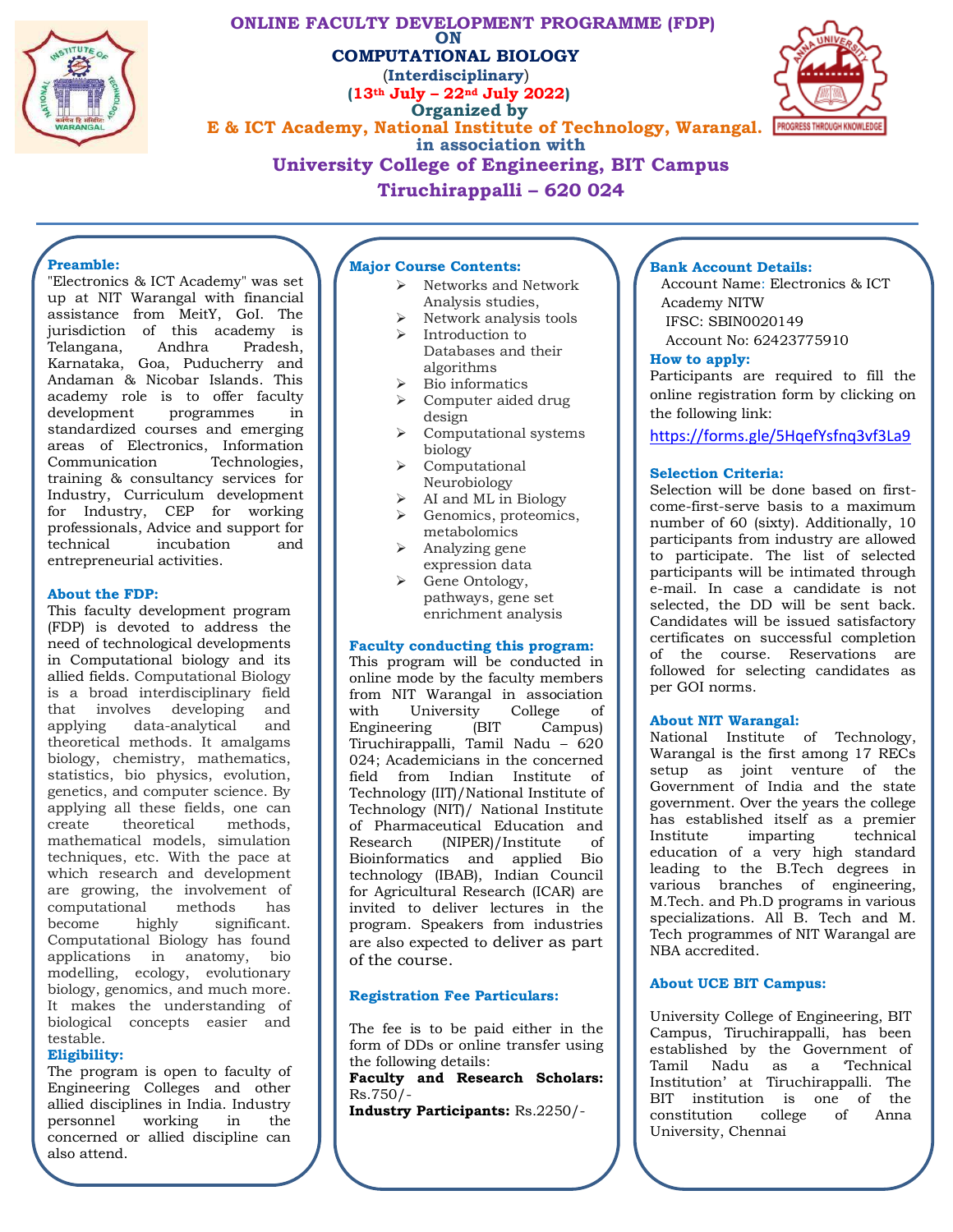# **Registration Form:**

- 1. Name:
- 2. Designation:
- 3. Institution:
- 4. Email:
- 5. Mobile No:
- 6. Payment Details:
- 7. Address for correspondence:
- 8. Educational qualification:

9. Subjects taught for:

10. No. of refresher Course/ workshops attended:

11. Experience in years

Teaching: Research: Industry: 12. Do you belong to





## **Declaration:**

The information provided is true to the best of my knowledge. If selected, I agree to abide by the rules and regulations of the FDP and shall attend the course for the entire duration. I also undertake the responsibility to inform the coordinators in case I am unable to attend the course.

Date:

Signature of the Applicant

## **Sponsorship Certificate**

Dr. /Mr. /Ms…………………………... is an employee of our Institute/Organization and is hereby sponsored to participate in the FDP on "Computational Biology" (Inter-disciplinary), sponsored by Electronics & ICT Academy during  $13<sup>th</sup>$  July -  $22<sup>nd</sup>$ July, 2022.

Signature of Head of Institution (with seal)

# **Registration:**

It is requested to all the delegates, after completion of the application form, all the payment details, a Screenshot of the payment, and scanned application form has to be uploaded in the following online registration link.

### *Online registration link:*

<https://forms.gle/5HqefYsfnq3vf3La9>

For more details about Electronics & ICT Academy, NIT, Warangal, please visit: <https://nitw.ac.in/eict>

For more enquiries please contact: [annapoorani@aubit.edu.in,](mailto:annapoorani@aubit.edu.in) [priya@aubit.edu.in](mailto:priya@aubit.edu.in)

## **Important dates:**

| Last                               | date | for        |  | submission   | οf |
|------------------------------------|------|------------|--|--------------|----|
| Application<br>$\mathcal{L}$       |      | 11/07/2022 |  |              |    |
|                                    |      |            |  |              |    |
| Selection by e-mail : $12/07/2022$ |      |            |  |              |    |
| Duration                           |      |            |  | : 13/07/2022 |    |
|                                    |      |            |  | tο           |    |
|                                    |      |            |  | 22/07/2022   |    |
|                                    |      |            |  |              |    |

### **Address for Correspondence**

### **Dr. G. Annapoorani, M.Tech., Ph.D Head of the Department**

Department of CSE & IT University College of Engineering BIT Campus Anna University Tiruchirappalli – 620 024 Tamilnadu

e-mail: [annapoorani@aubit.edu.in](mailto:annapoorani@aubit.edu.in) Mobile: 9942320137

# **Organizing Committee:**

# *Chief Patron*

**Dr. R. Velraj Hon'ble Vice Chancellor** Anna University, Chennai.

# *Patrons*

**Dr. G. Ravikumar Registrar i/c** Anna University, Chennai.

**Dr. P. Hariharan Director** Centre for Constituent Colleges Anna University, Chennai.

**Dr. P. Vanaja Rajan Director, CFD** Anna University, Chennai.

**Dr. V. Adaikkalam Additional Director, CFD** Anna University, Chennai

# *Chair*

**Dr. T. Senthilkumar Dean** UCE, BIT Campus Tiruchirappalli – 620 024

## *Coordinators*

**Dr. G. Annapoorani Head of the Department**  Department of CSE & IT University College of Engineering BIT Campus Anna Univeristy Tiruchirappalli – 620 024 Tamilnadu e-mail: [annapoorani@aubit.edu.in](mailto:annapoorani@aubit.edu.in)

## **Mrs. V.M.Priyadharshini**

Assistant Professor Department of CSE & IT University College of Engineering BIT Campus Anna University Tiruchirappalli – 620 024 Tamilnadu e-mail: [priya@aubit.edu.in](mailto:priya@aubit.edu.in)